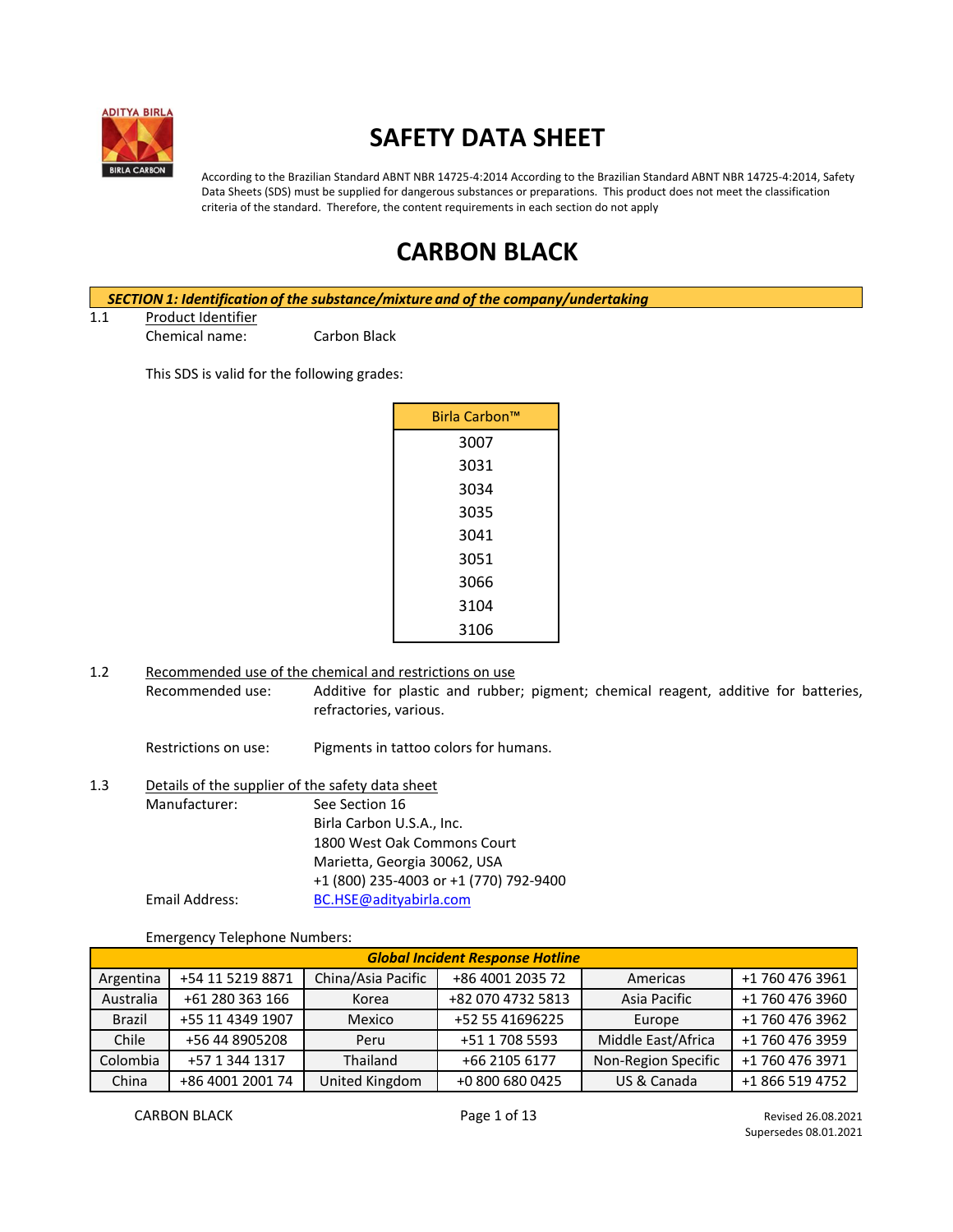#### *SECTION 2: Hazard(s) Identification*

|     | <u>section 2. Hazarajsj haemijication</u> |                                                                                                                                                                                                                                                                                                                                                                                                                                                                                                                                                                                                                                                                              |  |  |
|-----|-------------------------------------------|------------------------------------------------------------------------------------------------------------------------------------------------------------------------------------------------------------------------------------------------------------------------------------------------------------------------------------------------------------------------------------------------------------------------------------------------------------------------------------------------------------------------------------------------------------------------------------------------------------------------------------------------------------------------------|--|--|
| 2.1 |                                           | Classification of the substance or mixture                                                                                                                                                                                                                                                                                                                                                                                                                                                                                                                                                                                                                                   |  |  |
|     | Brazil:                                   | Not a hazardous substance or mixture according to Brazilian Standard ABNT NBR 14725-2.                                                                                                                                                                                                                                                                                                                                                                                                                                                                                                                                                                                       |  |  |
| 2.2 | Label elements                            |                                                                                                                                                                                                                                                                                                                                                                                                                                                                                                                                                                                                                                                                              |  |  |
|     | Pictogram:                                | None                                                                                                                                                                                                                                                                                                                                                                                                                                                                                                                                                                                                                                                                         |  |  |
|     | Signal Word:                              | None                                                                                                                                                                                                                                                                                                                                                                                                                                                                                                                                                                                                                                                                         |  |  |
|     | <b>Hazard Statement:</b>                  | None                                                                                                                                                                                                                                                                                                                                                                                                                                                                                                                                                                                                                                                                         |  |  |
|     | <b>Precautionary Statement:</b>           | None                                                                                                                                                                                                                                                                                                                                                                                                                                                                                                                                                                                                                                                                         |  |  |
| 2.3 | Other hazards<br>products.                | This substance is classified as hazardous as a combustible dust by the United States 2012 OSHA Hazard<br>Communication Standard (29 CFR 1910.1200) and the Canadian Hazardous Products Regulation (HPR) 2015. The<br>signal word, hazard statement and precautionary statements in the United States and Canada are: WARNING<br>May form combustible dust concentrations in air. Keep away from all ignition sources including heat, sparks and<br>flame. Prevent dust accumulations to minimize explosion hazard. Do not expose to temperatures above 300°C.<br>Hazardous products of combustion can include carbon monoxide, carbon dioxide, oxides of sulfur, and organic |  |  |
|     | Eye:                                      | May cause reversible mechanical irritation.                                                                                                                                                                                                                                                                                                                                                                                                                                                                                                                                                                                                                                  |  |  |
|     | Skin:                                     | May cause mechanical irritation, soiling, and drying of skin. No cases of sensitization in humans<br>have been reported.                                                                                                                                                                                                                                                                                                                                                                                                                                                                                                                                                     |  |  |
|     | Inhalation:                               | Dust may be irritating to the respiratory tract. Provide local exhaust ventilation. See Section 8.                                                                                                                                                                                                                                                                                                                                                                                                                                                                                                                                                                           |  |  |
|     | Ingestion:                                | Adverse health effects are not expected.                                                                                                                                                                                                                                                                                                                                                                                                                                                                                                                                                                                                                                     |  |  |
|     |                                           | Carcinogenicity: Carbon black is listed by the International Agency for Research on Cancer (IARC) as a Group 2B<br>substance (possibly carcinogenic to humans). See Section 11.                                                                                                                                                                                                                                                                                                                                                                                                                                                                                              |  |  |

|  | SECTION 3: Composition/information on ingredients |
|--|---------------------------------------------------|
|  |                                                   |

# 3.1 <u>Substance</u><br>3.1.1 Ca

 $\overline{\phantom{a}}$ Carbon Black (amorphous) 100%

- 3.1.2 CAS Number: 1333-86-4
- 3.1.3 Synonyms: carbon black, furnace black

### *SECTION 4: First-aid measures*

| 4.1 |                     | Description of first-aid measures                                                                                       |
|-----|---------------------|-------------------------------------------------------------------------------------------------------------------------|
|     | Inhalation:         | Take affected persons into fresh air. If necessary, restore normal breathing through standard<br>first aid measures.    |
|     |                     |                                                                                                                         |
|     | Skin:               | Wash skin with mild soap and water. If symptoms persist, seek medical attention.                                        |
|     | Eye:                | Rinse eyes thoroughly with large volumes of water keeping eyelids open. If symptoms develop,<br>seek medical attention. |
|     | <b>CARBON BLACK</b> | Page 2 of 13<br>Revised 26.08.2021<br>Supersedes 08.01.2021                                                             |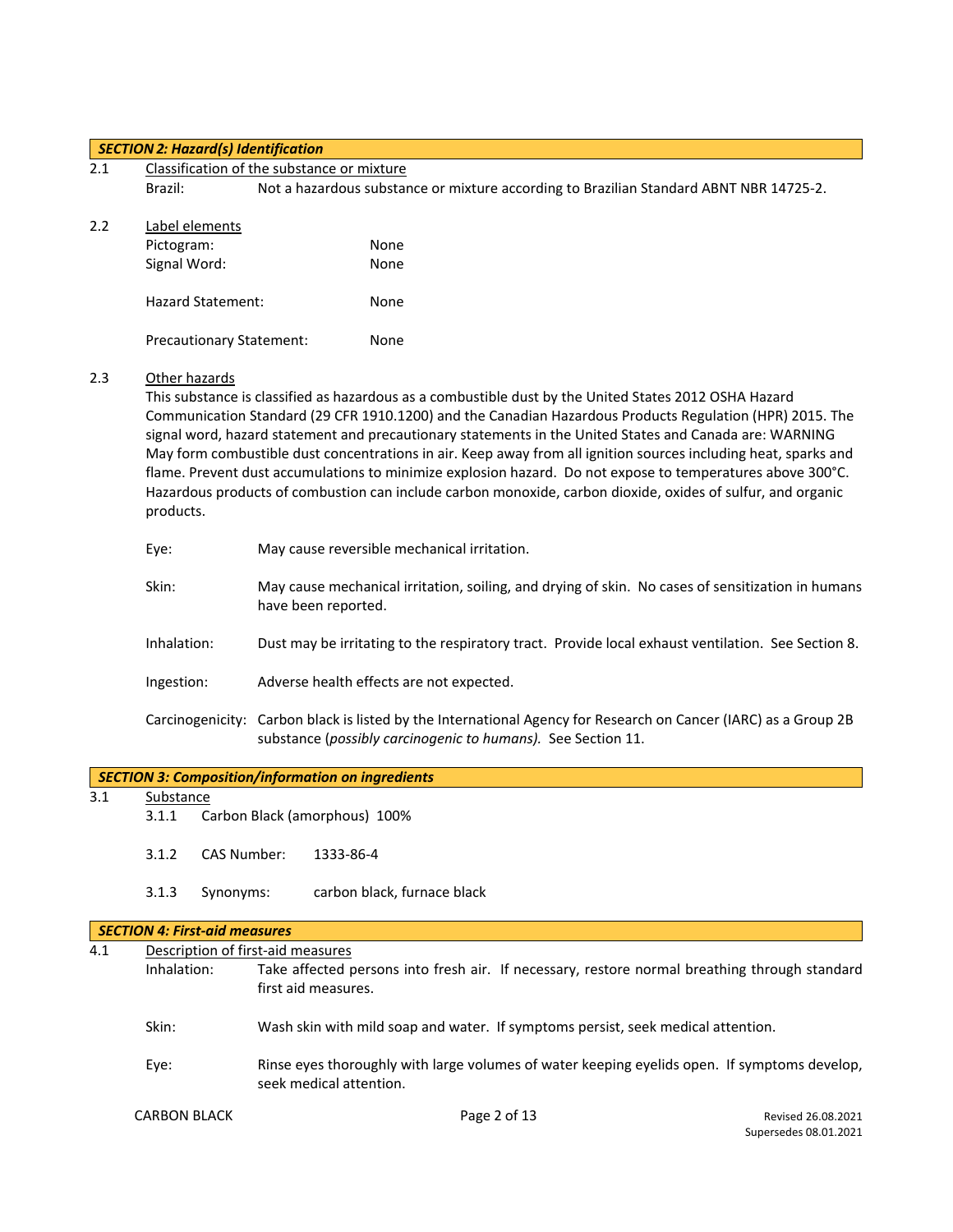- Ingestion: Do not induce vomiting. If conscious, give several glasses of water. Never give anything by mouth to an unconscious person.
- 4.2 Most important symptoms, both acute and delayed Symptoms: Irritating to the eyes and respiratory tract if exposed above the occupational exposure limits. See Section 2.
- 4.3 Indication of any immediate medical attention and special treatment needed Note to physicians: Treat symptomatically

|     | <b>SECTION 5: Fire-fighting measures</b>              |  |                                                                                                                                                                                                                                                      |                                                                                                                                                              |
|-----|-------------------------------------------------------|--|------------------------------------------------------------------------------------------------------------------------------------------------------------------------------------------------------------------------------------------------------|--------------------------------------------------------------------------------------------------------------------------------------------------------------|
| 5.1 | <b>Extinguishing media</b>                            |  |                                                                                                                                                                                                                                                      |                                                                                                                                                              |
|     | Suitable extinguishing media:                         |  |                                                                                                                                                                                                                                                      | Use foam, carbon dioxide $(CO2)$ , dry chemical, or water fog. A fog spray is<br>recommended if water is used.                                               |
|     | Unsuitable extinguishing media:                       |  |                                                                                                                                                                                                                                                      | Do not use high pressure media which could cause the formation of a<br>potentially explosible dust-air mixture.                                              |
| 5.2 | Special hazards arising from the substance or mixture |  |                                                                                                                                                                                                                                                      |                                                                                                                                                              |
|     | Special hazards arising from the chemical:            |  | It may not be obvious that carbon black is burning unless the material<br>is stirred and sparks are apparent. Carbon black that has been on fire<br>should be closely observed for at least 48 hours to ensure no<br>smoldering material is present. |                                                                                                                                                              |
|     | <b>Hazardous Combustion Products:</b>                 |  |                                                                                                                                                                                                                                                      | Carbon monoxide (CO), carbon dioxide (CO <sub>2</sub> ), and oxides of sulfur.                                                                               |
| 5.3 | Advice for fire fighters                              |  |                                                                                                                                                                                                                                                      |                                                                                                                                                              |
|     | Special protective equipment for fire-fighters:       |  |                                                                                                                                                                                                                                                      | Wear full protective firefighting gear, including self-<br>contained breathing apparatus (SCBA). Wet carbon black<br>produces very slipper walking surfaces. |

|     | <b>SECTION 6: Accidental release measures</b>                       |                                                                                                                                                                                                                                                |  |
|-----|---------------------------------------------------------------------|------------------------------------------------------------------------------------------------------------------------------------------------------------------------------------------------------------------------------------------------|--|
| 6.1 | Personal precautions, protective equipment and emergency procedures |                                                                                                                                                                                                                                                |  |
|     | Personal precautions:                                               | Wet carbon black produces slippery walking surfaces. Avoid dust formation.                                                                                                                                                                     |  |
|     |                                                                     | Wear appropriate personal protective equipment and respiratory protection.<br>See Section 8.                                                                                                                                                   |  |
|     | For emergency responders:                                           | Use personal protective equipment recommended in section 8.                                                                                                                                                                                    |  |
| 6.2 | <b>Environmental precautions</b>                                    |                                                                                                                                                                                                                                                |  |
|     | Environmental precautions:                                          | Carbon black poses no significant environmental hazards. Contain spilled<br>product on land, if possible. As a matter of good practice, minimize<br>contamination of sewage water, soil, groundwater, drainage systems, or<br>bodies of water. |  |
| 6.3 | Methods and materials for containment and cleaning up               |                                                                                                                                                                                                                                                |  |
|     | Methods for containment:                                            | Prevent further leakage or spillage if safe to do so.                                                                                                                                                                                          |  |
|     | Methods for cleaning up:                                            | Small spills should be vacuumed when possible. Dry sweeping is not<br>recommended. A vacuum equipped with high efficiency particulate air (HEPA)                                                                                               |  |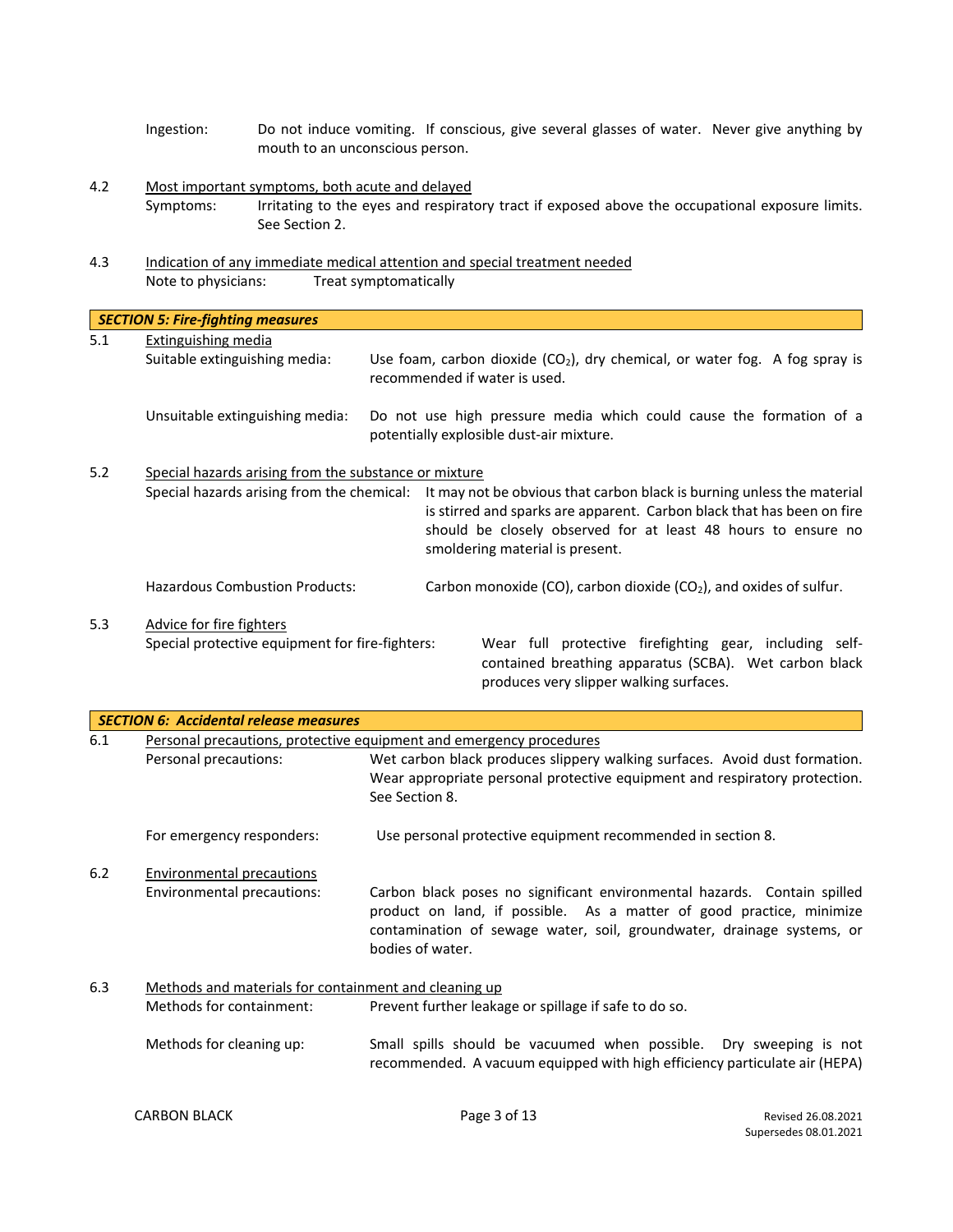filtration is recommended. If necessary, light water spray will reduce dust for dry sweeping. Large spills may be shoveled into containers. See Section 13.

|     | <b>SECTION 7: Handling and storage</b> |                                                                                                                                                                                                                                                                                                                                                                                                                                                                                                                                                                                                                                                                                    |
|-----|----------------------------------------|------------------------------------------------------------------------------------------------------------------------------------------------------------------------------------------------------------------------------------------------------------------------------------------------------------------------------------------------------------------------------------------------------------------------------------------------------------------------------------------------------------------------------------------------------------------------------------------------------------------------------------------------------------------------------------|
| 7.1 | Precautions for safe handling          |                                                                                                                                                                                                                                                                                                                                                                                                                                                                                                                                                                                                                                                                                    |
|     |                                        | Advice on safe handling: Avoid dust formation. Do not breathe dust. Provide appropriate local exhaust to<br>minimize dust formation. Do not use compressed air.                                                                                                                                                                                                                                                                                                                                                                                                                                                                                                                    |
|     |                                        | Take precautionary measures against static discharges. Provide adequate precautions,<br>such as electrical grounding and bonding, or inert atmospheres. Grounding of<br>equipment and conveying systems may be required under certain conditions. Safe work<br>practices include the elimination of potential ignition sources in proximity to carbon<br>black dust; good housekeeping to avoid accumulations of dust on all surfaces;<br>appropriate exhaust ventilation design and maintenance to control airborne dust levels<br>to below the applicable occupational exposure limit. If hot work is required, the<br>immediate work area must be cleared of carbon black dust. |
|     | General hygiene considerations:        | Handle in accordance with good industrial hygiene and safety practices.                                                                                                                                                                                                                                                                                                                                                                                                                                                                                                                                                                                                            |
| 7.2 | Storage conditions:                    | Conditions for safe storage, including any incompatibilities<br>Keep in a dry, cool, and well-ventilated location. Store away from heat, ignition sources,<br>and strong oxidizers.                                                                                                                                                                                                                                                                                                                                                                                                                                                                                                |
|     |                                        | Carbon black is not classifiable as a Division 4.2 self-heating substance under the UN<br>test criteria. However, current UN criteria for determining if a substance is self-heating<br>is volume dependent. This classification may not be appropriate for large volume<br>storage container.                                                                                                                                                                                                                                                                                                                                                                                     |
|     |                                        | Before entering vessels and confined spaces containing carbon black, test for adequate<br>oxygen, flammable gases and potential toxic air contaminants. Do not allow dust to<br>accumulate on surfaces.                                                                                                                                                                                                                                                                                                                                                                                                                                                                            |
|     | Incompatible materials:                | Strong oxidizers.                                                                                                                                                                                                                                                                                                                                                                                                                                                                                                                                                                                                                                                                  |

|     | <b>SECTION 8: Exposure controls/personal protection</b> |                                                                                                              |  |  |
|-----|---------------------------------------------------------|--------------------------------------------------------------------------------------------------------------|--|--|
| 8.1 | Control parameters                                      |                                                                                                              |  |  |
|     | Exposure guidelines:                                    | Representative occupational exposure limits currently available for carbon black (CAS<br>number: 1333-86-4). |  |  |
|     | Country                                                 | Concentration, mg/m3                                                                                         |  |  |
|     | Argentina                                               | 3.5, TWA                                                                                                     |  |  |
|     | Brazil                                                  | 3.5, TWA                                                                                                     |  |  |
|     | Colombia                                                | 3.0, TWA, inhalable                                                                                          |  |  |
|     | Mexico                                                  | 3.5. TWA                                                                                                     |  |  |

| Colombia             | 3.0, TWA, inhalable             |
|----------------------|---------------------------------|
| Mexico               | 3.5. TWA                        |
| <b>United States</b> | 3.5, TWA, OSHA-PEL              |
|                      | 3.0, TWA, ACGIH-TLV®, inhalable |
|                      | 3.5, TWA, NIOSH-REL             |

\*Please consult the current version of the standard or regulation that may apply to your operations.

ACGIH® American Conference of Governmental Industrial Hygienists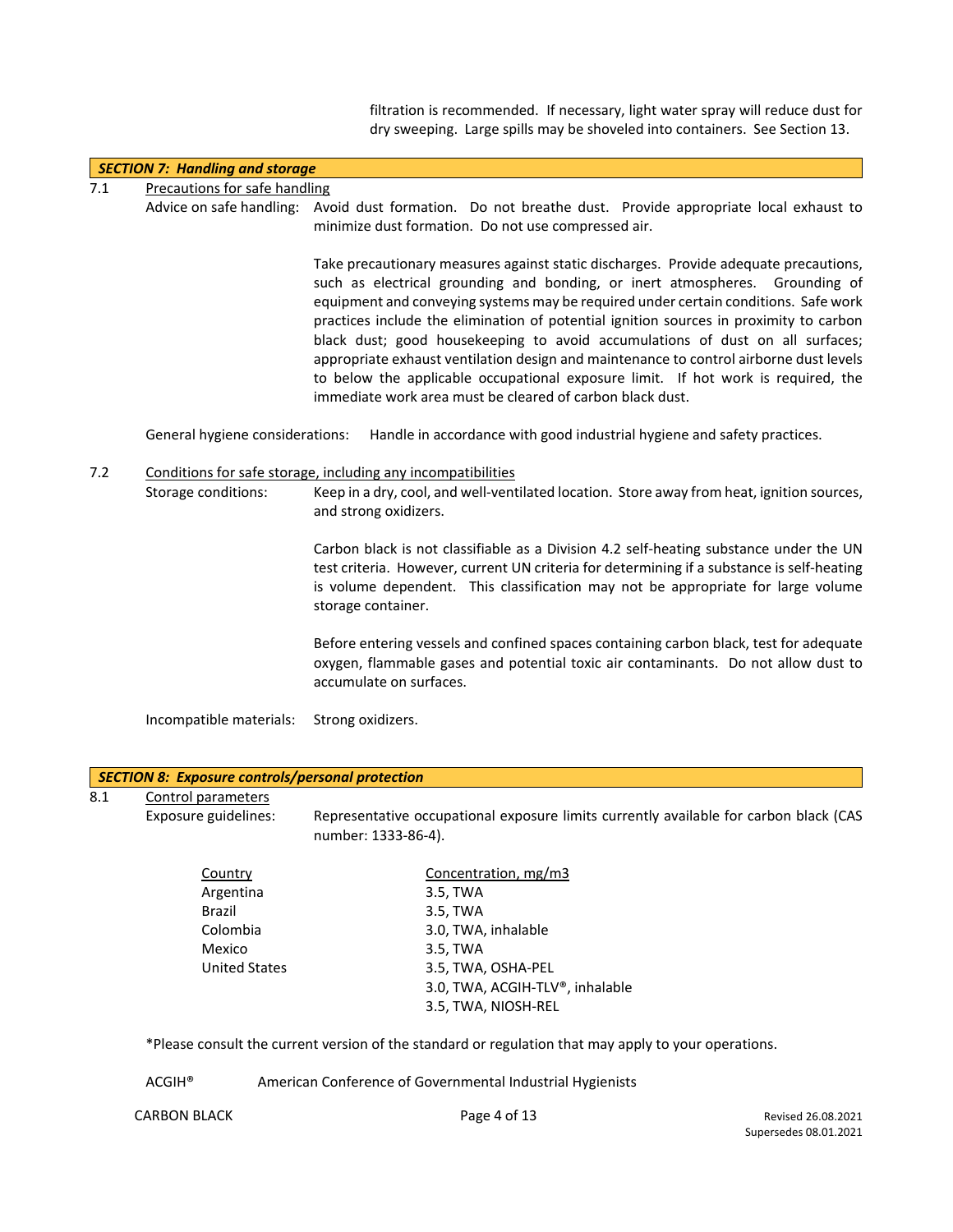- mg/m3 milligrams per cubic meter
- DNEL Derived no-effect level
- NIOSH National Institute for Occupational Safety and Health
- OSHA Occupational Safety and Health Administration
- PEL permissible exposure limit
- REL recommended exposure limit
- STEL short-term exposure limit
- TLV threshold limit value
- TWA time weighted average, eight (8) hours unless otherwise specified

Predicted No Effect Concentration: Not applicable

#### 8.2 Exposure controls

Engineering controls: Use process enclosures and/or exhaust ventilation to keep airborne dust concentrations below the occupational exposure limit.

#### Personal Protective Equipment (PPE)

Respiratory: Approved air purifying respirator (APR) should be used where airborne dust concentrations are expected to exceed occupational exposure limits. Use a positivepressure, air supplied respirator if there is any potential for uncontrolled release, exposure levels are not known, or in circumstances where APRs may not provide adequate protection.

> When respiratory protection is required to minimize exposures to carbon black, programs should follow the requirements of the appropriate governing body for the country, province or state. Selected references to respiratory protection standards are provided below:

- OSHA 29CFR1910.134, Respiratory Protection
- CR592 Guidelines for Selection and Use of Respiratory Protective Devices (CEN)
- German/European Standard DIN/EN 143, Respiratory Protective Devices for Dusty Materials (CEN)
- Hand protection: Wear protective gloves. Use a barrier cream. Wash hands and skin with mild soap and water. Eye/face protection: Wear safety glasses or goggles. Skin protection: Wear general protective clothing to minimize skin contact. Wash clothing daily. Work clothes should not be taken home.
- Other: Emergency eyewash and safety showers should be in close proximity. Wash hands and face thoroughly with mild soap before eating or drinking.

Environmental exposure controls: in accordance with all local legislation and permit requirements.

|     | <b>SECTION 9: Physical and chemical properties</b>    |                  |                       |
|-----|-------------------------------------------------------|------------------|-----------------------|
| 9.1 | Information on basic physical and chemical properties |                  |                       |
|     | Appearance:                                           | powder or pellet |                       |
|     | Color:                                                | black            |                       |
|     | Odor:                                                 | odorless         |                       |
|     | Odor threshold:                                       | not applicable   |                       |
|     | <b>CARBON BLACK</b>                                   | Page 5 of 13     | Revised 26.08.2021    |
|     |                                                       |                  | Supersedes 08.01.2021 |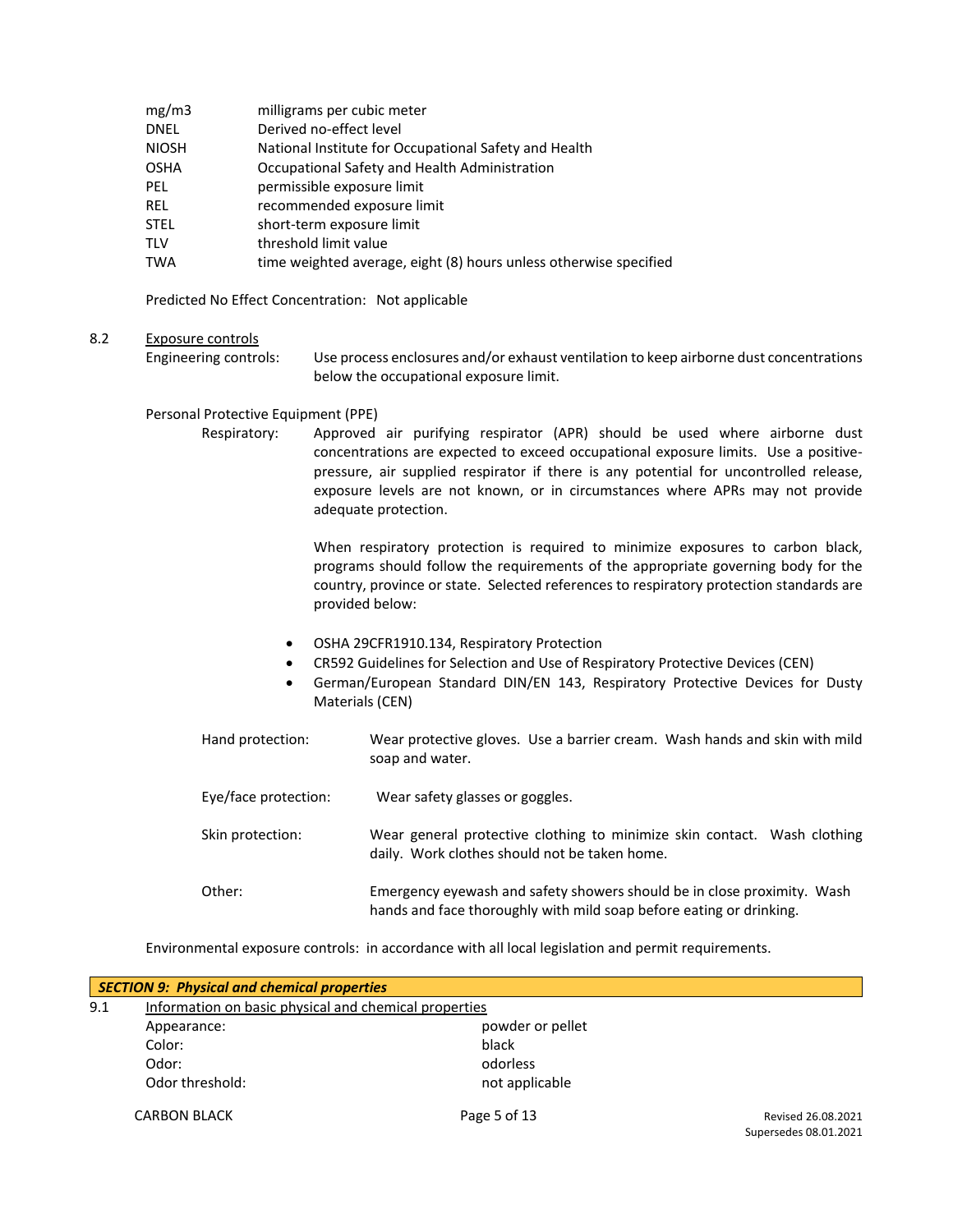Melting point/freezing point: not applicable Boiling point/range: not applicable Vapor pressure: not applicable Vapor Density: and applicable the contract of the contract of the contract of the contract of the contract of the contract of the contract of the contract of the contract of the contract of the contract of the contract of Oxidizing properties: not applicable Flash Point: not applicable Flammability: not flammable Explosive properties:  $\qquad \qquad \qquad$  Dust may form explosible mixture in air Explosion limits (air): Upper: not available Lower:  $50 \text{ g/m}^3 \text{(dust)}$ Evaporation rate: not applicable Density:  $(20^{\circ}C)$ : 1.7 – 1.9 g/cm<sup>3</sup> Bulk density:  $1.25-40$  lb/ft<sup>3</sup>, 20-640 kg/m<sup>3</sup> Pellets: 200-680 kg/m<sup>3</sup> Powder (fluffy):  $20-380 \text{ kg/m}^3$ Solubility (in Water): insoluble pH value: (ASTM 1512): 4-11 [50 g/l water, 68ºF (20ºC)] Partition coefficient (n-octanol/water): not applicable Viscosity: **not** applicable Decomposition temperature: not applicable Auto-ignition temperature:  $>140^{\circ}$ C Minimum Ignition temperature:  $>500$ <sup>o</sup>C (BAM Furnace)(VDI 2263)

Minimum ignition energy:  $>10,000$  mJ (VDI 2263) Ignition energy: and available in the state of a state of a state of a state of a state of a state of a state o Maximum absolute explosion pressure: 10 bar (VDI 2263)

Kst Value: not available Dust explosion classification: ST1 Decomposition temperature: not applicable

9.2 Other information Not available

>315ºC (Godberg-Greenwald Furnace)(VDI 2263) Maximum rate of pressure rise: 30-400 bar/sec (VDI 2263 and ASTM E1226-88) Burn Velocity:  $> 45$  seconds (not classified as "highly flammable" or "easily ignitable")

|      | <b>SECTION 10: Stability and reactivity</b>         |                                                                                                                                                                                                                                       |
|------|-----------------------------------------------------|---------------------------------------------------------------------------------------------------------------------------------------------------------------------------------------------------------------------------------------|
| 10.1 | Reactivity<br>Reactivity:                           | May react exothermically upon contact with strong oxidizers.                                                                                                                                                                          |
| 10.2 | Chemical stability<br>Stability:                    | Stable under normal ambient conditions.                                                                                                                                                                                               |
|      | Explosion data<br>Sensitivity to mechanical impact: | Not sensitive to mechanical impact                                                                                                                                                                                                    |
|      | Sensitivity to static discharge:                    | Dust may form explosible mixture in air. Avoid dust formation. Do not create<br>a dust cloud. Take precautionary measures against static discharges. Ensure<br>all equipment is earthed/grounded before beginning transfer operation. |
| 10.3 | Possibility of hazardous reactions                  |                                                                                                                                                                                                                                       |

#### 10.3 Possibility of hazardous reactions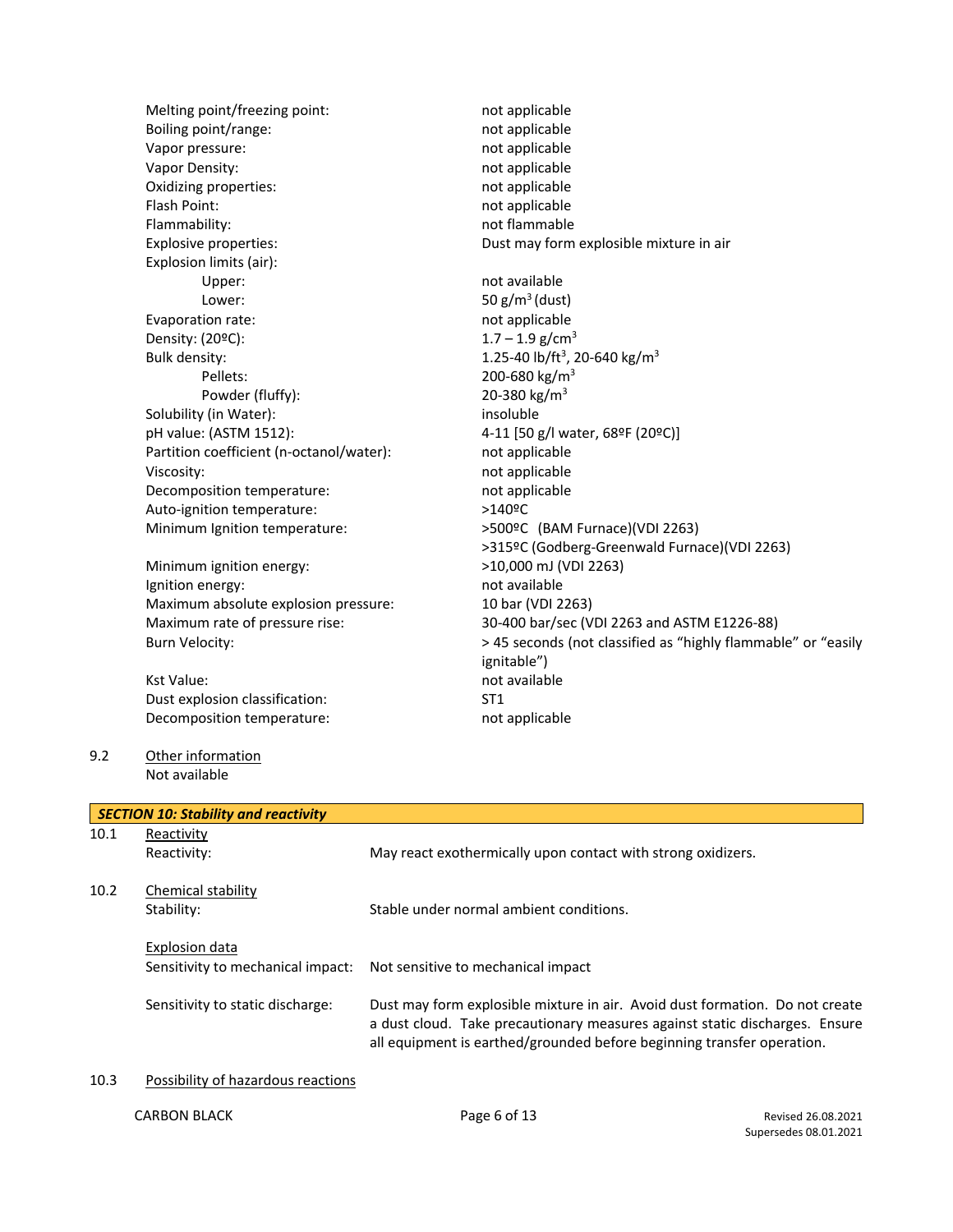|      | Hazardous polymerization:                                         | Does not occur.                                                                                                                                                                                                                                                                                                                                                                                                                                                                                                                           |                                             |
|------|-------------------------------------------------------------------|-------------------------------------------------------------------------------------------------------------------------------------------------------------------------------------------------------------------------------------------------------------------------------------------------------------------------------------------------------------------------------------------------------------------------------------------------------------------------------------------------------------------------------------------|---------------------------------------------|
|      | Possibility of hazardous reactions: None under normal conditions. |                                                                                                                                                                                                                                                                                                                                                                                                                                                                                                                                           |                                             |
| 10.4 | Conditions to avoid<br>Conditions to avoid:                       | Avoid high temperatures >400°C (>752°F) and sources of ignition.                                                                                                                                                                                                                                                                                                                                                                                                                                                                          |                                             |
| 10.5 | Incompatible materials<br>Incompatible materials:                 | Strong oxidizers.                                                                                                                                                                                                                                                                                                                                                                                                                                                                                                                         |                                             |
| 10.6 | Hazardous decomposition products                                  | Hazardous decomposition products: Carbon monoxide, carbon dioxide, organic products of combustion, oxides of<br>sulfur.                                                                                                                                                                                                                                                                                                                                                                                                                   |                                             |
|      | <b>SECTION 11: Toxicological information</b>                      |                                                                                                                                                                                                                                                                                                                                                                                                                                                                                                                                           |                                             |
| 11.1 | Information on toxicological effects                              |                                                                                                                                                                                                                                                                                                                                                                                                                                                                                                                                           |                                             |
|      | <b>Acute Toxicity:</b>                                            |                                                                                                                                                                                                                                                                                                                                                                                                                                                                                                                                           |                                             |
|      | Oral LD50:                                                        | $LD_{50}$ (rat) > 8000 mg/kg. (Equivalent to OECD TG 401)                                                                                                                                                                                                                                                                                                                                                                                                                                                                                 |                                             |
|      | Inhalation LD50:                                                  | No data available                                                                                                                                                                                                                                                                                                                                                                                                                                                                                                                         |                                             |
|      | Dermal LD50:                                                      | No data available                                                                                                                                                                                                                                                                                                                                                                                                                                                                                                                         |                                             |
|      | Skin corrosion/irritation:                                        | Rabbit: not irritating. (Equivalent to OECD TG 404)<br>Edema = $0$ (max. attainable irritation score: 4)<br>Erythema = $0$ (max. attainable irritation score: 4)<br>Assessment: Not irritating to skin.                                                                                                                                                                                                                                                                                                                                   |                                             |
|      | Serious eye damage/irritation:                                    | Rabbit: not irritating. (OECD TG 405)<br>Cornea: 0 (max. attainable irritation score: 4)<br>Iris: 0 (max. attainable irritation score: 2)<br>Conjunctivae: 0 (max. attainable irritation score: 3)<br>Chemosis: 0 (max. attainable irritation score: 4)<br>Assessment: Not irritating to the eyes.                                                                                                                                                                                                                                        |                                             |
|      | Sensitization:                                                    | Guinea pig skin (Buehler Test): Not sensitizing (OECD TG 406)<br>Assessment: Not sensitizing in animals.<br>No cases of sensitization in humans have been reported.                                                                                                                                                                                                                                                                                                                                                                       |                                             |
|      | <b>Germ cell mutagenicity:</b>                                    | In vitro: Carbon black is not suitable to be tested directly in bacterial (Ames<br>test) and other in vitro systems because of its insolubility. However, when<br>organic solvent extracts of carbon black have been tested, results showed no<br>mutagenic effects. Organic solvent extracts of carbon black can contain traces<br>of polycyclic aromatic hydrocarbons (PAHs). A study to examine the<br>bioavailability of these PAHs showed that they are very tightly bound to carbon<br>black and are not bioavailable (Borm, 2005). |                                             |
|      |                                                                   | In vivo: In an experimental investigation, mutational changes in the hprt ene<br>were reported in alveolar epithelial cells in the rat following inhalation<br>exposure to carbon black (Driscoll, 1997). This observation is considered to be<br>rat-specific and a consequence of "lung overload," which leads to chronic<br>inflammation and release of reactive oxygen species. This is considered to be                                                                                                                              |                                             |
|      | <b>CARBON BLACK</b>                                               | Page 7 of 13                                                                                                                                                                                                                                                                                                                                                                                                                                                                                                                              | Revised 26.08.2021<br>Supersedes 08.01.2021 |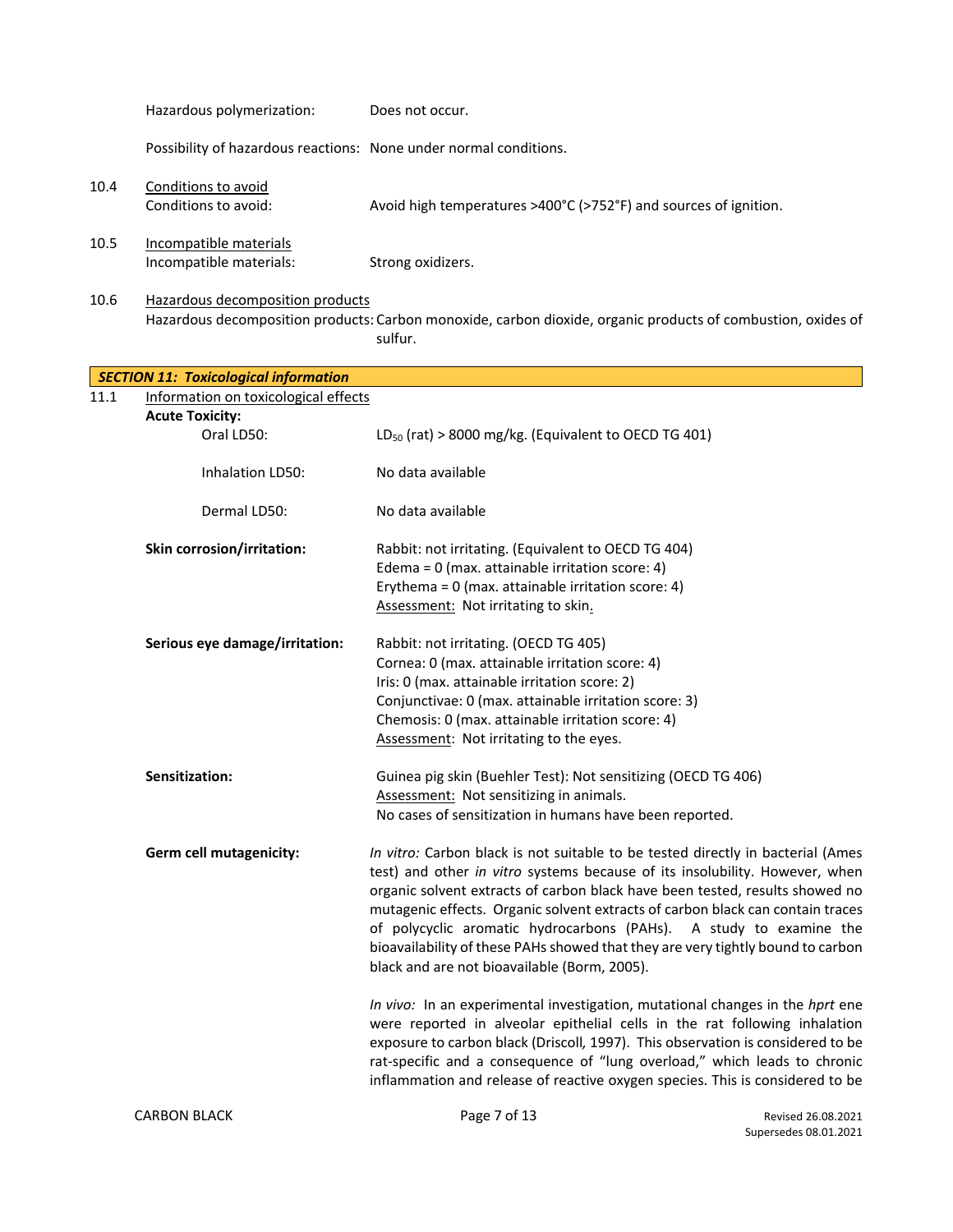a secondary genotoxic effect and, thus, carbon black itself would not be considered to be mutagenic.

Assessment: *In vivo* mutagenicity in rats occurs by mechanisms secondary to a threshold effect and is a consequence of "lung overload," which leads to chronic inflammation and the release of genotoxic oxygen species. This mechanism is considered to be a secondary genotoxic effect and, thus, carbon black itself would not be considered to be mutagenic.

**Carcinogenicity:** Animal toxicity Rat, oral, duration 2 years.

Effect: no tumors.

Mouse, oral, duration 2 years. Effect: no tumors.

Mouse, dermal, duration 18 months. Effect: no skin tumors.

Rat, inhalation, duration 2 years. Target organ: lungs. Effect: inflammation, fibrosis, tumors.

Note: Tumors in the rat lung are considered to be related to "lung overload" rather than to a specific chemical effect of carbon black itself in the lung. These effects in rats have been reported in many studies on other poorly soluble inorganic particles and appear to be rat specific (ILSI, 2000). Tumors have not been observed in other species (i.e., mouse and hamster) for carbon black or other poorly soluble particles under similar circumstances and study conditions.

#### Mortality studies (human data)

A study on carbon black production workers in the UK (Sorahan, 2001) found an increased risk of lung cancer in two of the five plants studied; however, the increase was not related to the dose of carbon black. Thus, the authors did not consider the increased risk in lung cancer to be due to carbon black exposure. A German study of carbon black workers at one plant (Morfeld, 2006; Buechte, 2006) found a similar increase in lung cancer risk but, like the Sorahan, 2001 (UK study), found no association with carbon black exposure. A large US study of 18 plants showed a reduction in lung cancer risk in carbon black production workers (Dell*,* 2006). Based upon these studies, the February 2006 Working Group at the International Agency for Research on Cancer (IARC) concluded that the human evidence for carcinogenicity was *inadequate* (IARC, 2010).

Since the IARC evaluation of carbon black, Sorahan and Harrington (2007) have re-analyzed the UK study data using an alternative exposure hypothesis and found a positive association with carbon black exposure in two of the five plants. The same exposure hypothesis was applied by Morfeld and McCunney (2009) to the German cohort; in contrast, they found no association between carbon black exposure and lung cancer risk and, thus, no support for the alternative exposure hypothesis used by Sorahan and Harrington.

Overall, as a result of these detailed investigations, no causative link between carbon black exposure and cancer risk in humans has been demonstrated.

#### IARC cancer classification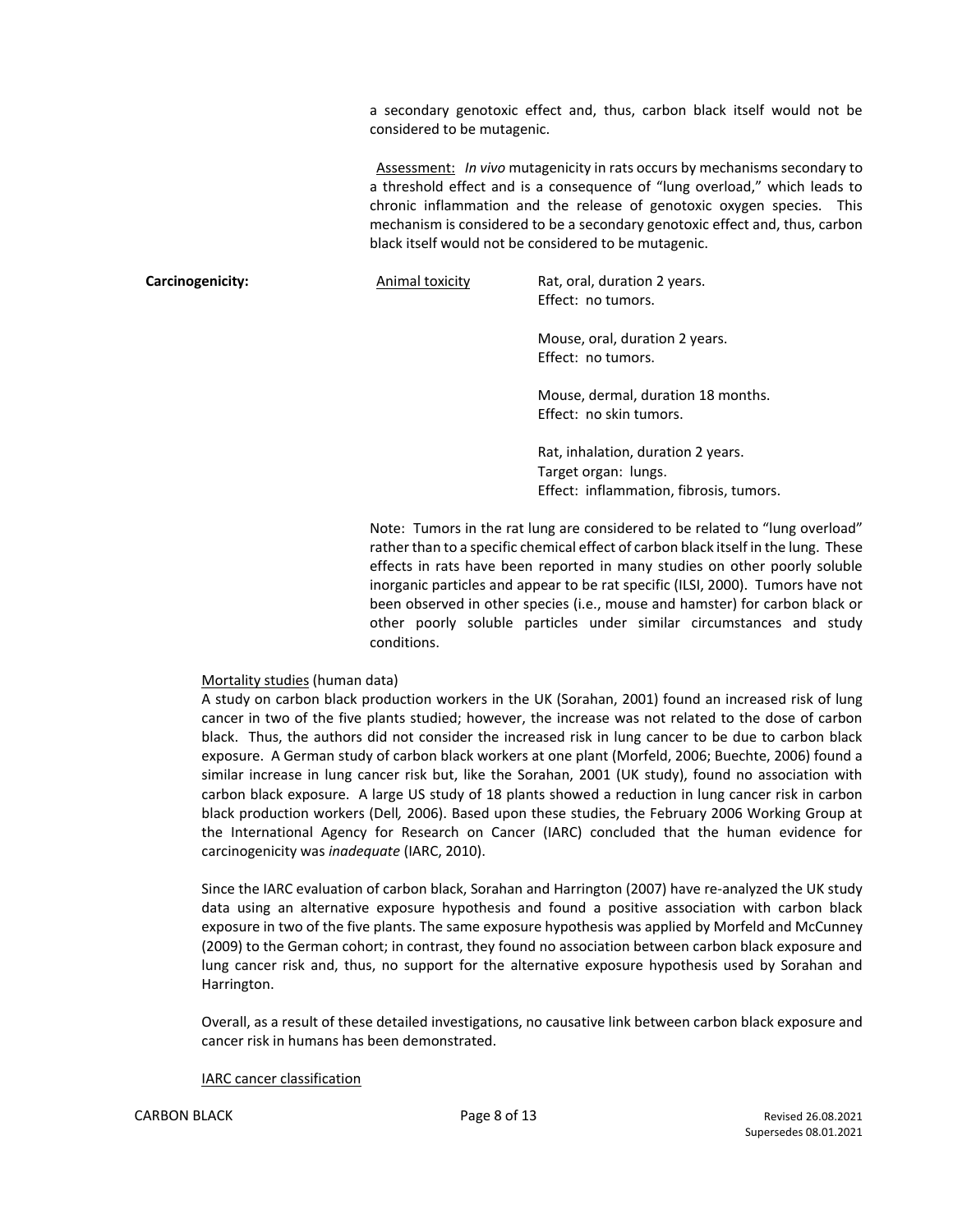In 2006 IARC re-affirmed its 1995 finding that there is *"inadequate evidence"* from human health studies to assess whether carbon black causes cancer in humans. IARC concluded that there is *"sufficient evidence*" in experimental animal studies for the carcinogenicity of carbon black. IARC's overall evaluation is that carbon black is *"possibly carcinogenic to humans (Group 2B)".* This conclusion was based on IARC's guidelines, which generally require such a classification if one species exhibits carcinogenicity in two or more animal studies (IARC, 2010).

Solvent extracts of carbon black were used in one study of rats in which skin tumors were found after dermal application and several studies of mice in which sarcomas were found following subcutaneous injection. IARC concluded that there was *"sufficient evidence"* that carbon black extracts can cause cancer in animals (Group 2B).

#### ACGIH cancer classification

Confirmed Animal Carcinogen with Unknown Relevance to Humans (Category A3 Carcinogen).

Assessment: Applying the guidelines of self-classification under the Globally Harmonized System of Classification and Labeling of Chemicals, carbon black is not classified as a carcinogen. Lung tumors are induced in rats as a result of repeated exposure to inert, poorly soluble particles like carbon black and other poorly soluble particles. Rat tumors are a result of a secondary non-genotoxic mechanism associated with the phenomenon of lung overload. This is a species-specific mechanism that has questionable relevance for classification in humans. In support of this opinion, the CLP Guidance for Specific Target Organ Toxicity – Repeated Exposure (STOT-RE), cites lung overload under mechanisms not relevant to humans. Human health studies show that exposure to carbon black does not increase the risk of carcinogenicity.

**Reproductive and developmental toxicity:** Assessment: No effects on reproductive organs or fetal development have been reported in long-term repeated dose toxicity studies in animals.

**Specific target organ toxicity – single exposure (STOT-SE):** Assessment: Based on available data, specific target organ toxicity is not expected after single oral, single inhalation, or single dermal exposure.

#### **Specific target organ toxicity – repeated exposure (STOT-RE):**

Animal toxicity

Repeated dose toxicity: inhalation (rat), 90 days, No Observed Adverse Effect Concentration (NOAEC) = 1.1 mg/m<sup>3</sup> (respirable)

Target organ/effects at higher doses are lung inflammation, hyperplasia, and fibrosis.

Repeated dose toxicity: oral (mouse), 2 yrs, No Observed Effect Level (NOEL) = 137 mg/kg (body wt.)

Repeated dose toxicity: oral (rat), 2 yrs, NOEL = 52 mg/kg (body wt.)

Although carbon black produces pulmonary irritation, cellular proliferation, fibrosis, and lung tumors in the rat under conditions of lung overload, there is evidence to demonstrate that this response is principally a species-specific response that is not relevant to humans.

Morbidity studies (human data)

Results of epidemiological studies of carbon black production workers suggest that cumulative exposure to carbon black may result in small, non-clinical decrements in lung function. A U.S. respiratory morbidity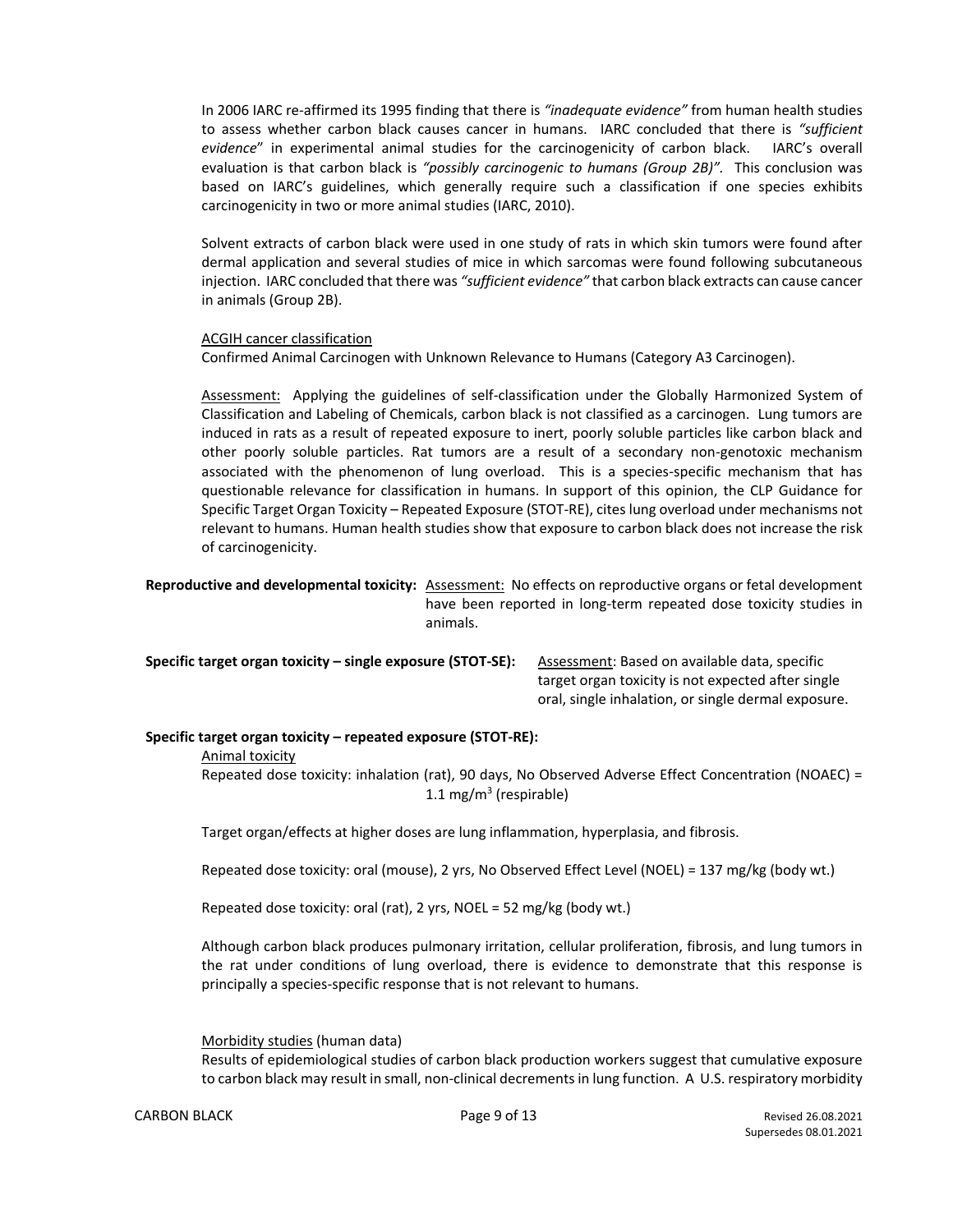study suggested a 27 ml decline in FEV<sub>1</sub> from a 1 mg/m<sup>3</sup> 8 hour TWA daily (inhalable fraction) exposure over a 40-year period (Harber, 2003). An earlier European investigation suggested that exposure to 1 mg/m<sup>3</sup> (inhalable fraction) of carbon black over a 40-year working lifetime would result in a 48 ml decline in FEV<sub>1</sub> (Gardiner, 2001). However, the estimates from both studies were only of borderline statistical significance. Normal age-related decline over a similar period of time would be approximately 1200 ml.

In the U.S. study, 9% of the highest non-smokers exposure group (in contrast to 5% of the unexposed group) reported symptoms consistent with chronic bronchitis. In the European study, methodological limitations in the administration of the questionnaire limit the conclusions that can be drawn about reported symptoms. This study, however, indicated a link between carbon black and small opacities on chest films, with negligible effects on lung function.

#### Assessment:

**Inhalation** - Applying the guidelines of self-classification under GHS, carbon black is not classified under STOT-RE for effects on the lung. Classification is not warranted on the basis of the unique response of rats resulting from "lung overload" following exposure to poorly soluble particles such as carbon black. The pattern of pulmonary effects in the rat, such as inflammation and fibrotic responses, are not observed in other rodent species, non-human primates, or humans under similar exposure conditions. Lung overload does not appear to be relevant for human health. Overall, the epidemiological evidence from well-conducted investigations has shown no causative link between carbon black exposure and the risk of non-malignant respiratory disease in humans. A STOT-RE classification for carbon black after repeated inhalation exposure is not warranted.

**Oral:** Based on available data, specific target organ toxicity is not expected after repeated oral exposure.

**Dermal:** Based on available data and the chemical-physical properties (insolubility, low absorption potential), specific target organ toxicity is not expected after repeated dermal exposure.

Aspiration hazard: Assessment: Based on industrial experience and the available data, no aspiration hazard is expected.

| <b>SECTION 12: Ecological information</b> |                              |                                                                                                             |  |  |  |
|-------------------------------------------|------------------------------|-------------------------------------------------------------------------------------------------------------|--|--|--|
| 12.1                                      | Toxicity                     |                                                                                                             |  |  |  |
|                                           | Aquatic toxicity:            |                                                                                                             |  |  |  |
|                                           | Acute fish toxicity:         | LCO (96 h) 1000mg/l, Species: <i>Brachydanio rerio</i> (zebrafish), Method:<br>OFCD Guideline 203           |  |  |  |
|                                           | Acute invertebrate toxicity: | EC50 (24 h) > 5600 mg/l, Species: Daphnia magna (waterflea),<br>Method: OFCD Guideline 202                  |  |  |  |
|                                           | Acute algae toxicity:        | EC50 (72 h) >10,000 mg/l, NOEC 10,000 mg/l, Species: Scenedesmus<br>subspicatus, Method: OECD Guideline 201 |  |  |  |
|                                           | Activated sludge:            | ECO (3 h) > 400 mg/l, EC10 (3h): ca. 800 mg/l, Method: DEV L3 (TTC<br>test)                                 |  |  |  |

12.2 Persistence and degradability

Not soluble in water. Expected to remain on soil surface. Not expected to degrade.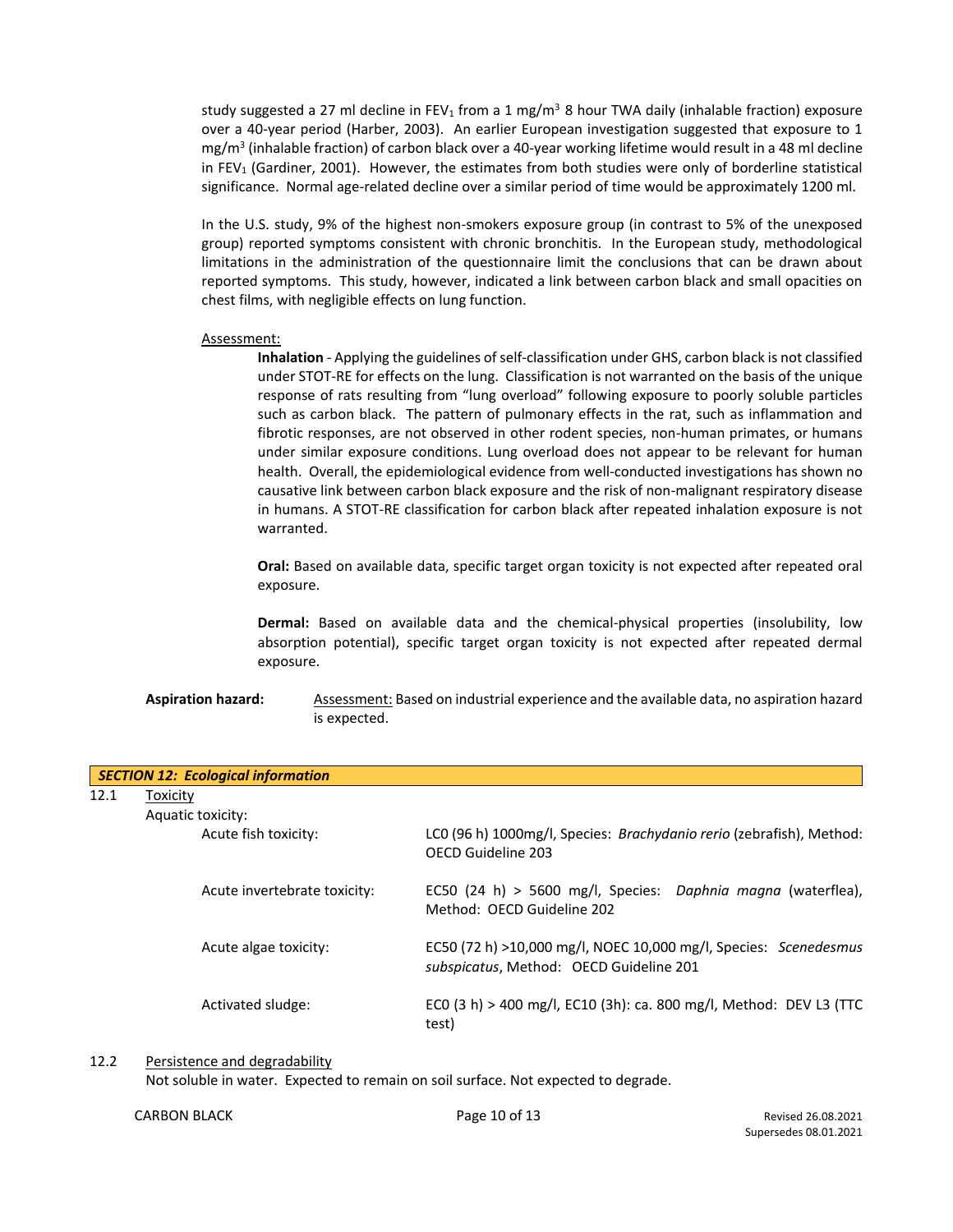- 12.3 Bioaccumulative potential Not expected because of the physicochemical properties of the substance.
- 12.4 Mobility in soil Not expected to migrate. Insoluble.
- 12.5 Results of PBT and vPvB assessment Carbon black is not a PBT or a vPvB.
- 12.6 Other adverse effects Not available.

| <b>SECTION 13: Disposal considerations</b> |                               |  |                                                                                                                                                  |  |
|--------------------------------------------|-------------------------------|--|--------------------------------------------------------------------------------------------------------------------------------------------------|--|
| 13.1                                       | Waste treatment methods       |  |                                                                                                                                                  |  |
|                                            | Product disposal:             |  | Product should be disposed of in accordance with the regulations issued by the<br>appropriate federal, provincial, state, and local authorities. |  |
|                                            | Container/Packaging disposal: |  | Empty packaging must be disposed of in accordance with national and local<br>laws.                                                               |  |

#### *SECTION 14: Transport information*

The International Carbon Black Association organized the testing of seven ASTM reference carbon blacks according to the UN method, Self-Heating Solids. All seven reference carbon blacks were found to be "Not a self-heating substance of Division 4.2." The same carbon blacks were tested according to the UN method, Readily Combustible Solids and found to be "Not a readily combustible solid of Division 4.1;" under current UN Recommendations on the Transport of Dangerous Goods.

The following organizations do not classify carbon black as a "hazardous cargo" if it is "carbon, non-activated, mineral origin." Birla Carbon's carbon black products meet this definition.

| DOT  | <b>IMDG</b><br><b>ADR</b><br>RID | ICAO (air)    | IATA | ANTT |
|------|----------------------------------|---------------|------|------|
| 14.1 | UN/ID No                         | Not regulated |      |      |
| 14.2 | Proper shipping name             | Not regulated |      |      |
| 14.3 | <b>Hazard class</b>              | Not regulated |      |      |
| 14.4 | Packing group                    | Not regulated |      |      |

#### *SECTION 15: Regulatory information*

15.1 International Inventories:

Carbon black, CAS number 1333-86-4, appears on the following inventories:

| Australia:   | <b>AICS</b>                   |
|--------------|-------------------------------|
| Canada:      | <b>DSL</b>                    |
| China:       | <b>IECSC</b>                  |
| Europe (EU): | EINECS (EINECS-RN: 215-609-9) |
| Japan:       | <b>ENCS</b>                   |
| Korea:       | KECI                          |
| Philippines: | <b>PICCS</b>                  |
| Taiwan:      | <b>TCSI</b>                   |
| New Zealand: | <b>NZIOC</b>                  |
| USA:         | <b>TSCA</b>                   |

CARBON BLACK **Page 11 of 13** Page 11 of 13 Revised 26.08.2021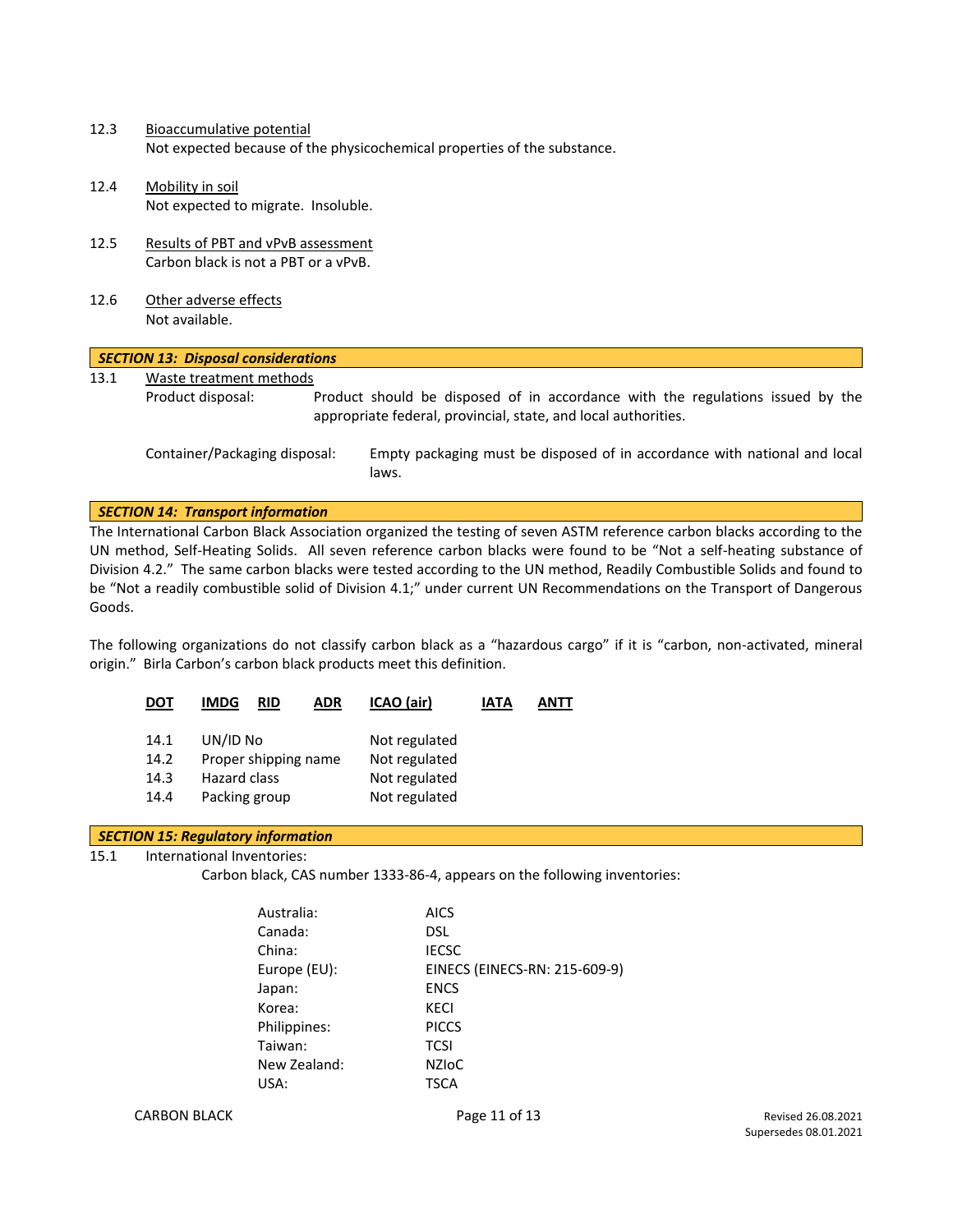| <b>SECTION 16: Other Information</b>                                                                                                                |                                                                                                                                                  |                                                                                                                                                                  |                                                                                                                                                                                      |  |  |  |
|-----------------------------------------------------------------------------------------------------------------------------------------------------|--------------------------------------------------------------------------------------------------------------------------------------------------|------------------------------------------------------------------------------------------------------------------------------------------------------------------|--------------------------------------------------------------------------------------------------------------------------------------------------------------------------------------|--|--|--|
| Contact Information                                                                                                                                 |                                                                                                                                                  |                                                                                                                                                                  |                                                                                                                                                                                      |  |  |  |
| Birla Carbon U.S.A., Inc.<br>370 Columbian Chemicals Lane<br>Franklin, LA 70538-1149, U.S.A.<br>Telephone +1 337 836 5641                           | Birla Carbon Brasil Ltda.<br>Estrada Renê Fonseca S/N<br>Cubatão SP Brazil<br>CEP 11573-904<br>PABX Operator +55 13 3362 7100                    | Birla Carbon Egypt S.A.E.<br>El-Nahda Road<br>Amreya, Alexandria, Egypt<br>+20 3 47 70 102                                                                       | Birla Carbon China (Weifang)<br>Co., Ltd.<br>Binhai Economic Development<br>Zone<br>Weifang, Shandong, 262737,                                                                       |  |  |  |
| Birla Carbon U.S.A., Inc.                                                                                                                           | Birla Carbon Italy S.R.L.                                                                                                                        | Birla Carbon India Private Limited                                                                                                                               | <b>PRC</b><br>Telephone +86 (0536) 530 5978<br>Birla Carbon China (Jining) Co.                                                                                                       |  |  |  |
| 3500 South Road S<br>Ulysses, KS 67880-8103, U.S.A.<br>Telephone +1 620 356 3151                                                                    | Via S Cassiano, 140<br>I - 28069 San Martino di Trecate<br>(NO) Italy<br>Telephone +39 0321 7981                                                 | K-16, Phase II, SIPCOT Industrial<br>Complex<br>Gummidipoondi - 601201<br>Dist: Thiruvallur, Tamil Nadu<br>India<br>+91 44 279 893 01                            | Ltd.<br>No. 6, Chenguang Road, Jibei<br>High-Tech Industry Park Zone<br>Jining City, Shandong Province<br>The People's Republic of China,<br>272000<br>Telephone +86 (0537) 677 9018 |  |  |  |
| Birla Carbon Canada Ltd.<br>755 Parkdale Ave. North<br>P.O. Box 3398, Station C<br>Hamilton, Ontario L8H 7M2<br>Canada<br>Telephone +1 905 544 3343 | Birla Carbon Hungary Ltd.<br>H - 3581 Tiszaújváros<br>P.O.B. 61, Hungary<br>Telephone +36 49 544 000                                             | Birla Carbon India Private Limited<br>Village Lohop, Patalganga,<br>Taluka: Khalapur<br>Dist.: Raigad 410207<br>Maharashtra, India<br>+91 22 2192 250133         | Birla Carbon Korea Co., Ltd.<br>#1-3, Ulha-Dong<br>Yeosu city, cheonnam 555-290,<br>Korea<br>Telephone 82-61-688-3330                                                                |  |  |  |
| Birla Carbon Brasil Ltda.<br>Via Frontal km, 1, S/N. Polo<br>Petroquimico<br>Camaçari Bahia Brazil<br>CEP 42.810-320<br>Telephone +55 71 3616 1100  | Birla Carbon Spain, S.L.U.<br>Carretera Gajano-Pontejos<br>39792 Gajano, Cantabria<br>Apartado 283, Santander, Spain<br>Telephone +34 942 503030 | Birla Carbon India Private Limited<br>Murdhwa Industrial Area<br>P.O. Renukook, Dist: Sonebhadra<br>U.P. Pin $-231$ 217<br>India<br>+91 5446 252 387/88/89/90/91 | Birla Carbon Thailand Public Co.<br>Ltd.<br>44 M.1, T. Posa, A. Muang<br>Angthong 14000<br>+66 35 672 150-4                                                                          |  |  |  |

#### References:

Borm, P.J.A., Cakmak, G., Jermann, E., Weishaupt C., Kempers, P., van Schooten,FJ., Oberdorster, G., Schins, RP. (2005) Formation of PAH-DNA adducts after in-vivo and vitro exposure of rats and lung cell to different commercial carbon blacks. Tox.Appl. Pharm. 1:205(2):157-67.

Buechte, S, Morfeld, P, Wellmann, J, Bolm-Audorff, U, McCunney, R, Piekarski, C. (2006) Lung cancer mortality and carbon black exposure – A nested case-control study at a German carbon black production plant. J.Occup. Env.Med. 12: 1242-1252.

Dell, L, Mundt, K, Luipold, R, Nunes, A, Cohen, L, Heidenreich, M, Bachand, A. (2006) A cohort mortality study of employees in the United States carbon black industry. J.Occup. Env. Med. 48(12): 1219-1229.

Driscoll KE, Deyo LC, Carter JM, Howard BW, Hassenbein DG and Bertram TA (1997) Effects of particle exposure and particle-elicited inflammatory cells on mutation in rat alveolar epithelial cells. Carcinogenesis 18(2) 423- 430.

Gardiner K, van Tongeren M, Harrington M. (2001) Respiratory health effects from exposure to carbon black: Results of the phase 2 and 3 cross sectional studies in the European carbon black manufacturing industry. Occup. Env. Med. 58: 496-503.